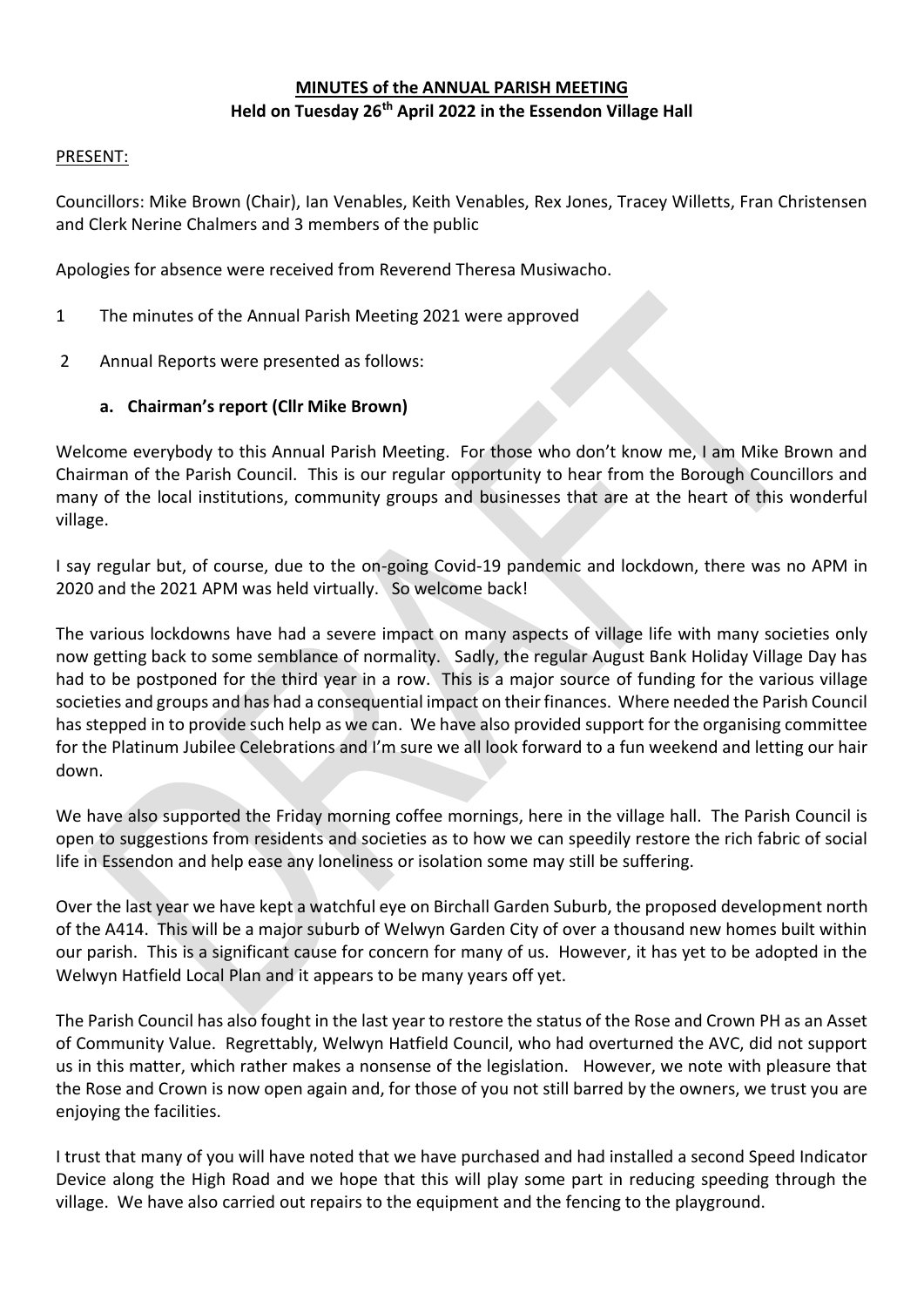I would like to take the is opportunity on behalf of the PC to thank the members of the Village Hall Committee for their hard work and success in getting the hall open again and looking in such good shape. I understand that bookings are again busy, which bodes well for the future.

The Parish Council is now able, indeed is required by law, to meet in the flesh, so to speak, and we extend a welcome to all to attend our meetings and witness the many thrilling ways we try to keep and maintain our village as a wonderful place to live. We meet each month (except August) on a Monday evening in the village hall at 7pm, so watch out for the notices of meetings on our website or the Notice Board. We very much look forward to seeing more of you at our meetings, so if you have any matter you wish to discuss do, please, come along.

May I thank my fellow councillors for their energy and commitment to support the Parish Council and the village during what has been a very difficult last three years. I should also thank our clerk Nerine Chalmers for all her efforts to support, inform us as to our duties and keep us in line.

Finally, I should let you all know that this will be my last annual statement as Chair of the Parish Council. As part of 'succession planning' for the Parish Council I have informed my colleagues that I will be standing down as Chair at the end of this municipal year and retiring to the 'green benches'. There will be a new Chair elected at our meeting on the 9 May who will then have a year to establish themselves prior to the parish elections in 2023. I wish him or her all the best. It's been an honour and a privilege to serve this community as Chairman and I now look forward to a quieter life as a simple Parish Councillor.

Cllr Mike Brown

# **b) Essendon Village Hall (Christos Papalexandrakos)**

Since the end of covid restrictions the village hall has continued to grow in use by new groups visiting the village as well as local events and use by the residents of Essendon. We have held various events to try and bring the community together and share information about the various village groups and societies that run as well as other opportunities from regular hirers that use the hall.

A part of this has resulted the 'Essendon Connect' group forming which has been very popular with residents of the village since the restrictions have been lifted.

During the past year we had one incident where the hall was despicably vandalised, but thanks to the efforts of locals and the managing committee, we have successfully repaired all the damages and bounced back from this within a very short period; restoring the flooring and cleaning internally to bring the hall back to its best. As a result of this hire, we have reviewed the bookings process and we have made improvements to hiring rules, ID forms and deposits etc. to be able to deter such bookings being made and have stricter controls on the use of the hall.

Other improvements made to the hall include the replacement of the old boiler for an efficient Combiboiler and the installation of a new smart Thermostat control to improve the comfort and efficiency of the hall. In addition, the tall trees to the rear of the hall have been taken down to help avoid damage to the new flat roof with debris and blocking of gutters.

At our AGM in November, Chris Papalexandrakos was re-elected as Chair. Paul Plail was elected Secretary and Rupert Priestnall Treasurer. They continue to be supported by Alexa Papalexandrakou, Keith Venables, Rex Jones, Paul Wombwell and Cas Blackman. New members will also be welcome to join the committee to further the support of our village hall.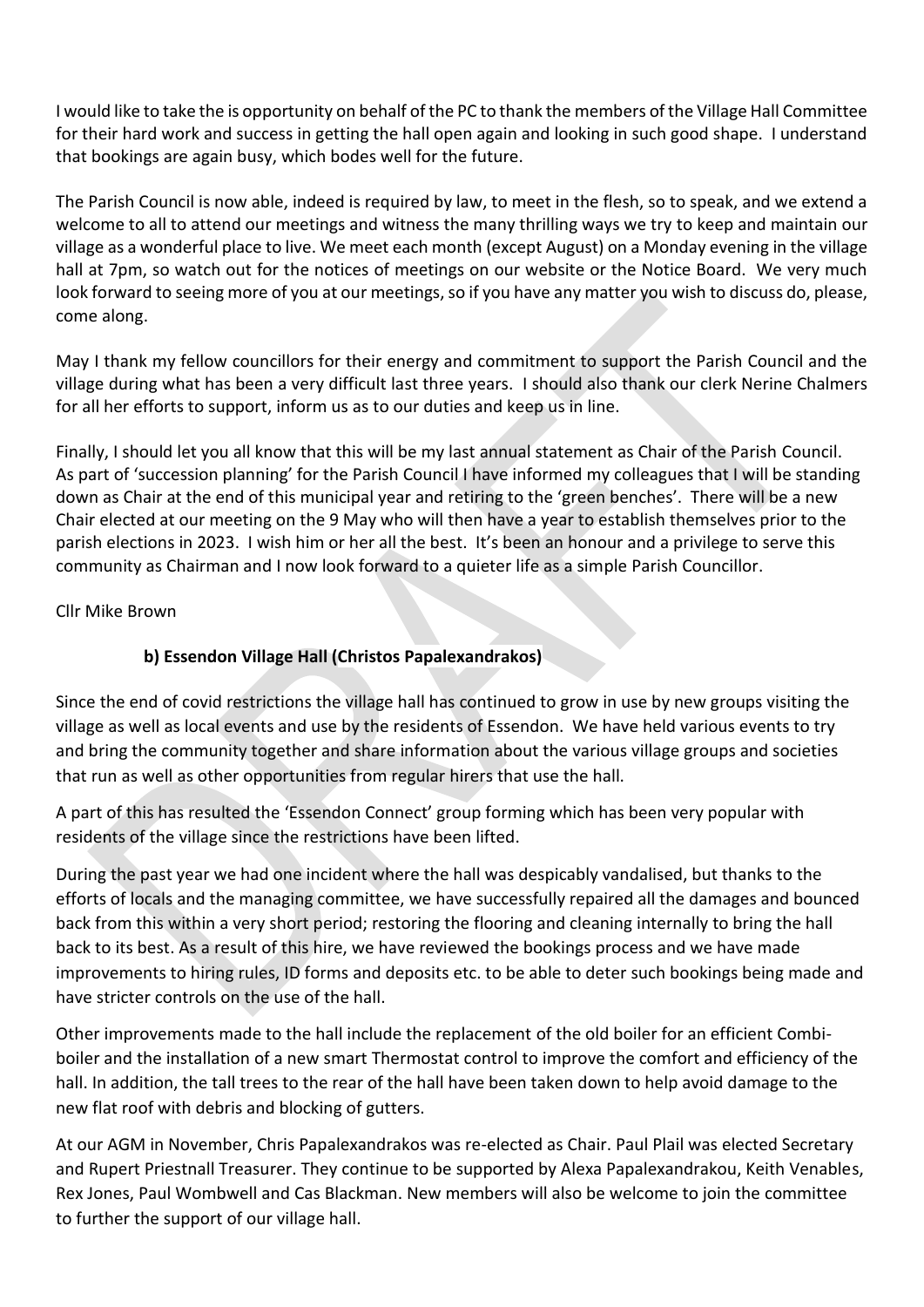We continue to operate and serve the community with provision of the hall for local events and to our continued regular hirers throughout the year.

Some future planned improvements for the year to come are noted below: -

- Renewal of the toilet flooring
- Replacement of the doors
- Continued upkeep and maintenance of the building as and when necessary.

Thanks to all Committee members and all those who have given their time and efforts in support or our Hall. Also a special thanks to the Essendon Parish Council who provide assistance and support whenever it is needed.

# **c) St Mary's Church, Essendon ( Beresford Thompson)**

The pandemic has had its effect upon the Church over the last year but Remembrance Day, Harvest, and Christingle, special days in the church and village calendar, took place in inventive ways and Christmas and Easter saw normality return.

A complete communion service re-started at Easter and the service pattern has stabilised Sadly our congregation numbers have decreased, partly, perhaps, because people are still cautious about group meetings. Getting people back in the pews is our most important goal. The focus is at present on Family Services which are on the 3rd Sunday of each month. We hope to see a lively mixture of humans and animals in church on Sunday the 15<sup>th</sup> Mav.

One aspect of the Church's life that has remained unaffected by the pandemic is the churchyard. At the moment we are revelling in the annual carpet of wildflowers. We are, as ever, grateful to the parish council for its grant towards the upkeep of the churchyard This partly enables us to employ Andrew Robinson in the challenging task of keeping the grass cut. We are grateful to Andrew for the real pride he takes in keeping the churchyard looking splendid throughout the growing season. We recognise, too, how fortunate we are to have villagers regularly tending family graves.

It is intended to plant one or more trees as part of the national green canopy campaign and, given diocesan permission, as part of the queen's jubilee celebrations in June. A new piece of churchyard furniture is the bench in the lych gate, a lovely, simple memorial to Jean Innocenti, Sue Roger's mother, who was a member of our congregation and of the Essendon W.I. The injunction on it - to "Rest awhile" not only recognises the needs of walkers, but of the more elderly as they wait for someone to fetch the car. Parking close to the church gets steadily worse, not helped by the yellow lines.

Villagers will- be well aware of the collapsed section of the church wall. Its re-building is in hand; it will be very expensive because of the nature of the materials needed. Rain leaking into the church has also been a problem. The leakage has been dealt with short-term but expensive roof re-tiling will face the PCC at some time in the future.

A simple Food Bank has been kept going in the church porch for those in our community in need and the church is now involved in the support of Ukraine

The complex question of keeping the church open in daylight hours for private prayer has been discussed at length. There is an unanimous wish it could be so and a recognition that the church does not belong to